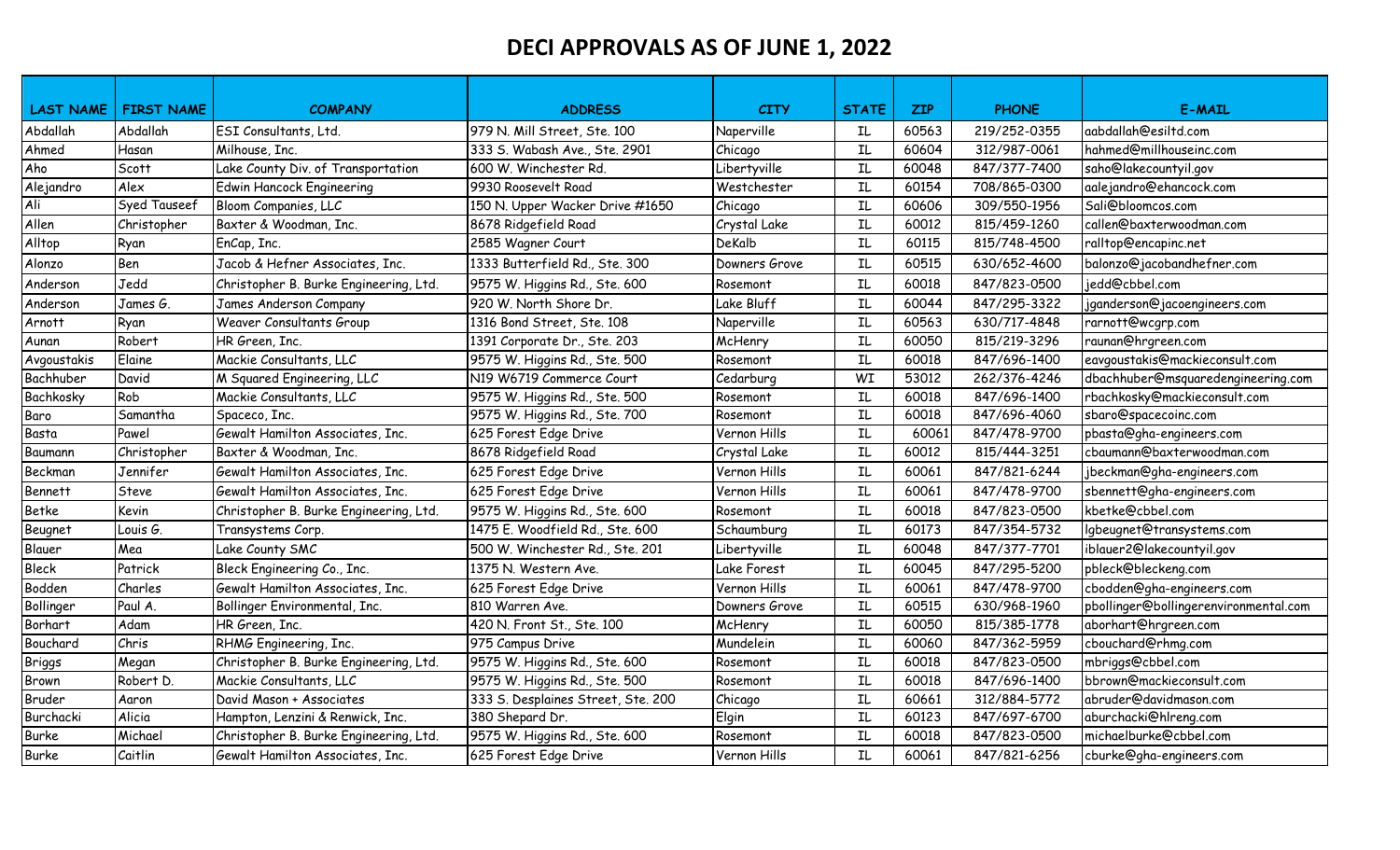| <b>LAST NAME</b> | <b>FIRST NAME</b> | <b>COMPANY</b>                         | <b>ADDRESS</b>                     | <b>CITY</b>       | <b>STATE</b>           | <b>ZIP</b> | <b>PHONE</b>     | <b>E-MAIL</b>                       |
|------------------|-------------------|----------------------------------------|------------------------------------|-------------------|------------------------|------------|------------------|-------------------------------------|
| Bushman          | Christine         | Earthworks Environmental, LLC          | 830 Candlewood Trail               | Cary              | IL                     | 60013      | 224/478-9456     | christina.bushman@earthworksenv.com |
| Bylykbashi       | Alfred            | Polena Engineering                     | 933 W. Liberty Drive               | Wheaton           | <b>IL</b>              | 60187      | 630/665-3631     | abylykbashi@lambertsurvey.com       |
| Cameron          | Shane             | ESI Consultants, Ltd.                  | 1979 N. Mill St., Ste. 100         | Naperville        | IL                     | 60563      | 630/420-1700     | scameron@esiltd.com                 |
| Carlson          | Jason             | Aqua-Vitae Engineering, PLLC           | 3400 W. Stonegate Blvd., #100-2311 | Arlington Heights | IL                     | 60005      | 608/558-1002     | jcarlson@aqua-vitaegroup.com        |
| Carver           | Adam              | John Keno & Company, Inc.              | 8623 W. Bryn Mawr Ave., Ste. 501   | Chicago           | IL                     | 60631      | 773/380-0700     | adamcarver@johnkeno.com             |
| Cascella         | Nicholas          | Gewalt Hamilton Associates, Inc.       | 625 Forest Edge Drive              | Vernon Hills      | <b>IL</b>              | 60061      | 847/478-9700     | ncascella@gha-engineers.com         |
| Cederlund        | Tim               | Team REIL, Inc.                        | 17421 Marengo Rd.                  | Union             | IL                     | 60180      | 815/923-4321     | tim@getreil.com                     |
| Chambers         | James             | Lennar                                 | 1141 E. Main Street, Ste. 108      | East Dundee       | IL.                    | 60118      | 224/293-3136     | james.chambers@lennar.com           |
| Chavez           | Nikki             | HC & Associates, LLC                   | 822 S. Main Street                 | Lombard           | IL                     | 60148      | 224/423-3487     | nchavez@hc-assoc.com                |
| Chertow          | Mark              | Design Studio                          | 1403 Woodridge Court               | Deerfield         | IL.                    | 60015      | 312/502-0570     | markc@designstudio24.com            |
| Cichowski        | Thomas            | Trotter & Associates, Inc.             | 40W201 Wasco Rd., Ste. D           | St. Charles       | IL.                    | 60175      | 815/482-3928     | t.cichowski@taiengr.com             |
| Conner           | Michael           | Cunat, Inc.                            | 5400 W. Elm St.                    | McHenry           | IL                     | 60050      | 815/385-3192     | mconner@cunat.com                   |
| Cook             | Tim               | Lake County SMC                        | 500 W. Winchester Rd., Ste. 201    | Libertyville      | IL                     | 60048      | 847/377-7703     | tcook@lakecountyil.gov              |
| Cooney           | Leia              | Pinnacle Engineering Group             | 15850 W. Bluemound Rd.             | Brookfield        | WI                     | 53005      | 847/551-5300     | Icooney@pinnacle-engr.com           |
| $\sqrt{C}$ rane  | Juli              | Lake County SMC                        | 500 W. Winchester Rd., Ste. 201    | Libertyville      | IL                     | 60048      | 847/377-7708     | jcrane@lakecountyil.gov             |
| Davila           | Rafael            | City of Lake Forest                    | 800 N. Field Dr.                   | Lake Forest       | IL                     | 60045      | 847/810-3552     | davilar@cityoflakeforest.com        |
| Dayson           | Jeff              | Lake County Div. of Transportation     | 600 W. Winchester Rd.              | Libertyville      | IL                     | 60048      | 847/377-7400     | jdayson@lakecountyil.gov            |
| De Bennette      | Michael           | Baxter & Woodman, Inc.                 | 442 N. Cedar Lake Rd.              | Round Lake        | IL                     | 60073      | 815/459-1260     | mdebennette@baxterwoodman.com       |
| De Boer          | Kristy            | Waukegan Park Dist.                    | 2000 Belvidere Rd.                 | Waukegan          | IL                     | 60085      | 847/360-4755     | kdeboer@waukeganparks.org           |
| Deets            | Jace              | Lake County Grading, LLC               | 32901 N. Milwaukee Ave.            | Libertyville      | IL.                    | 60048      | 847/774-8308     | j_deets@lcgc.com                    |
| DeNinno          | Mike              | Manhard Consulting, LLC                | 900 Woodlands Parkway              | Vernon Hills      | IL                     | 60069      | 847/634-5550     | mdeninno@manhard.com                |
| DeRue            | Randy             | Lake County Div. of Transportation     | 600 W. Winchester Rd.              | Libertyville      | <b>IL</b>              | 60048      | 847/377-7400     | rderue@lakecountyil.gov             |
| Destree          | Todd              | SEC Group, Inc., an HR Green Company   | 420 N. Front St., Ste. 100         | McHenry           | <b>IL</b>              | 60050      | 815/385-1778     | tdestree@hrgreen.com                |
| Di Prima         | Vince             | Wills Burke Kelsey Associates, Ltd.    | 116 W. Main St., Ste. 201          | St. Charles       | <b>IL</b>              | 60174      | 630/443-7755     | vdiprima@wbkengineering.com         |
| Downs            | Michael           | Christopher B. Burke Engineering, Ltd. | 9575 W. Higgins Rd., Ste. 600      | Rosemont          | IL                     | 60018      | 847/823-0500     | mdowns@cbbel.com                    |
| Dykema           | Kristin           | Hampton, Lenzini & Renwick, Inc.       | 380 Shepard Drive                  | Elgin             | <b>IL</b>              | 60123      | 847/697-6700     | kdykema@hlreng.com                  |
| Earnest          | Bradley           | Engineering Resources Associates, Inc. | 35701 West Ave., Ste. 150          | Warrenville       | $\overline{\text{IL}}$ | 60555      | 630/393-3060     | bearnest@eraconsultants.com         |
| Eubanks          | David             | Eubanks Environmental, Inc.            | 34475 N. Circle Drive              | Round Lake        | $\overline{\text{IL}}$ | 60073      | 847/456-5604     | eubanksinc@gmail.com                |
| Ferraro          | Gregory           | STV, Inc.                              | 200 W. Monroe St., Ste. 1650       | Chicago           | IL.                    | 60606      | 312/553-0655     | gregory.ferraro@stvinc.com          |
| Ferretti         | Timothy           |                                        | 27021 W. Longwood Drive            | Ingleside         | IL.                    | 60041      |                  | Ferrettitt@gmail.com                |
| Fontana          | Cade              | Eriksson Engineering Associates, Ltd.  | 145 Commerce Dr., Ste. A           | Grayslake         | IL.                    | 60030      | 847/223-4804 x19 | cfontana@eea-Itd.com                |
| Frank            | Brian             | Lake County SMC                        | 500 W. Winchester Rd., Ste. 201    | Libertyville      | <b>IL</b>              | 60048      | 847/377-7704     | bfrank@lakecountyil.gov             |
| Gangloff         | Julie             | Christopher B. Burke Engineering, Ltd. | 9575 W. Higgins Rd., Ste. 600      | Rosemont          | IL.                    | 60018      | 847/823-0500     | jgangloff@cbbel.com                 |
| Garb             | Andy              | Civiltech Engineering, Inc.            | 2 Pierce Place, Ste. 1400          | <b>Itasca</b>     | IL                     | 60143      | 312/656-1443     | agarb@civiltechinc.com              |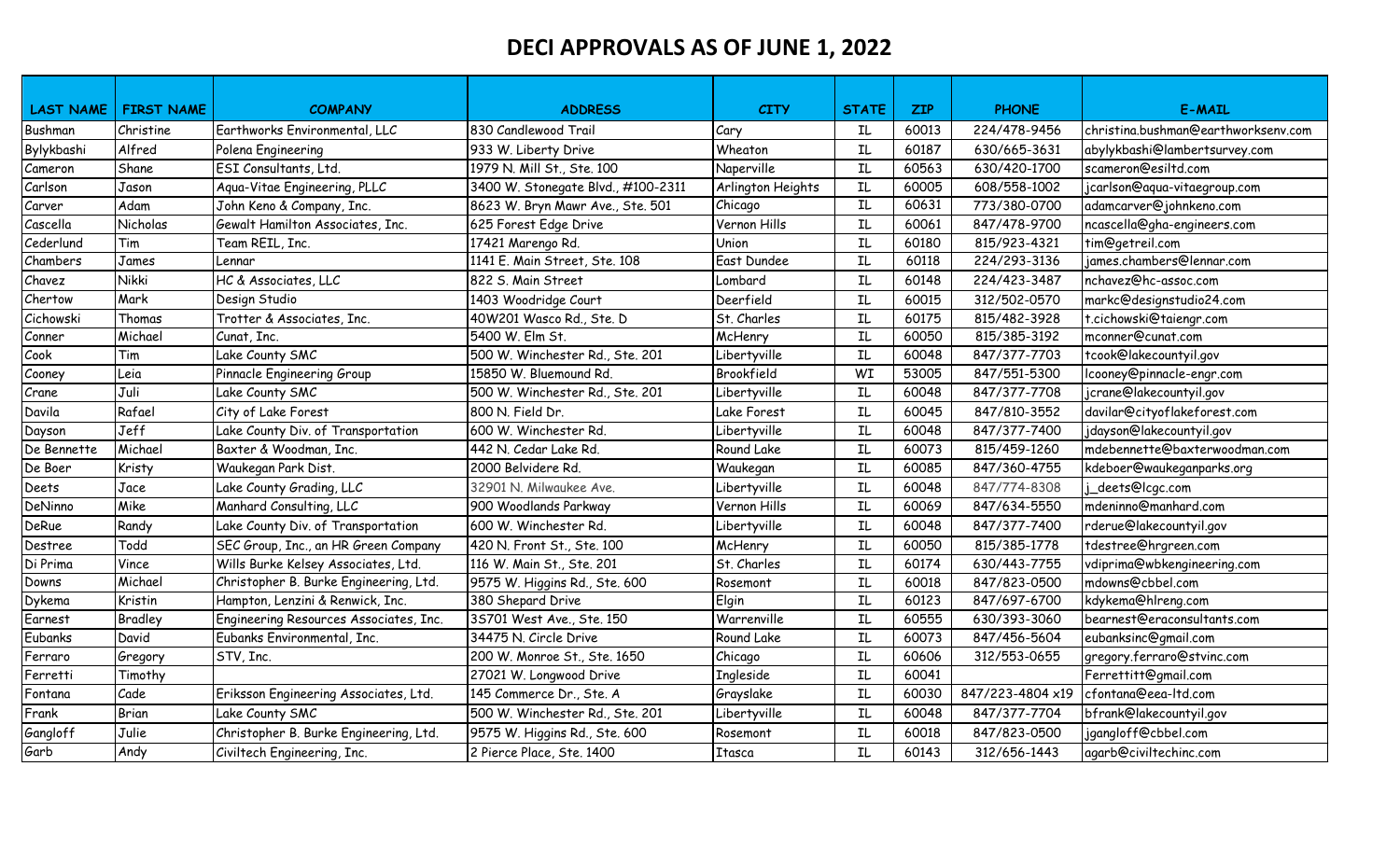| <b>LAST NAME</b> | <b>FIRST NAME</b> | <b>COMPANY</b>                         | <b>ADDRESS</b>                     | <b>CITY</b>          | <b>STATE</b>            | <b>ZIP</b> | <b>PHONE</b> | <b>E-MAIL</b>                    |
|------------------|-------------------|----------------------------------------|------------------------------------|----------------------|-------------------------|------------|--------------|----------------------------------|
| Garth            | Jeff              | Hampton, Lenzini & Renwick, Inc.       | 380 Shepard Drive                  | Elgin                | <b>IL</b>               | 60123      | 847/697-6700 | jeff.garth@att.net               |
| Gartley          | Kevin             | STV Incorporated                       | 200 W. Monroe St., Ste. 1650       | Chicago              | IL                      | 60606      | 312/550-3981 | kevin.gartley@stvinc.com         |
| Gatses           | John T.           | Thomas Engineering Group, LLC          | 55 W. 22nd St., Ste. 300           | Lombard              | <b>IL</b>               | 60148      | 855/533-1700 | johng@thomas-engineering.com     |
| Geldmyer         | Jeff              | Eriksson Engineering Associates, Ltd.  | 145 Commerce Dr., Ste. A           | Grayslake            | IL                      | 60030      | 847/223-4804 | jgeldmyer@eea-ltd.com            |
| Gilgunn          | Hugh              | Civiltech Engineering, Inc.            | 2 Pierce Pl., Ste. 1400            | <b>Itasca</b>        | IL.                     | 60143      | 630/327-2511 | hgilgunn@civiltechinc.com        |
| Girmscheid       | Tim               | Waukegan Park Dist.                    | 1324 Golf Road                     | Waukegan             | IL                      | 60087      | 847/360-4755 | tgirmscheid@waukeganparks.org    |
| Green            | Jason             | The W-T Group, LLC                     | 2675 Pratum Ave.                   | Hoffman Estates      | <b>IL</b>               | 60192      | 224/293-6333 | jason.green@wtengineering.com    |
| Griffith         | Scott             | Christopher B. Burke Engineering, Ltd. | 9575 W. Higgins Rd., Ste. 600      | Rosemont             | IL.                     | 60018      | 847/823-0500 | sgriffith@cbbel.com              |
| Grippo           | Jenny             | Cunat, Inc.                            | 5400 W. Elm St.                    | McHenry              | IL                      | 60050      | 815/385-3192 | jgrippo@cunat.com                |
| Guardi           | Paul              | Lake County Div. of Transportation     | 600 W. Winchester Rd.              | Libertyville         | IL                      | 60048      | 847/377-7400 | pquardi@lakecountyil.gov         |
| Hahm             | Minal             | M Squared Engineering, LLC             | 230 W. Monroe St., Ste. 1400       | Chicago              | IL                      | 60606      | 262/376-4246 | msquared@msquaredengineering.com |
| Hanchett         | Christopher       | V3 Companies                           | 7325 Janes Ave., Ste. 100          | Woodridge            | IL.                     | 60517      | 630/729-6326 | chanchett@v3co.com               |
| Hansen           | Kurt              | ECT, Inc.                              | 403 W. St. Charles Rd.             | Lombard              | $\overline{\text{IL}}$  | 60148      | 630/504-2575 | khansen@ectinc.com               |
| Hansen           | Josh              | Vernon Hills Public Works              | 290 Evergreen Drive                | Vernon Hills         | IL                      | 60061      | 847/918-3591 | JoshH@vhills.org                 |
| Harn             | Adam              | Ciorba Group, Inc.                     | 5507 N. Cumberland Ave., Ste. 402  | Chicago              | IL                      | 60656      | 773/775-4009 | aharn@ciorba.com                 |
| <b>Harris</b>    | Kari              | <b>Canadian National</b>               | 17641 S. Ashland Ave.              | Homewood             | $\overline{\mathbf{L}}$ | 60430      | 708/332-4543 | kari.harris@cn.ca                |
| Hastings         | Mike              | HR Green, Inc.                         | 1391 Construction Drive., Ste. 203 | McHenry              | IL                      | 60050      | 815/759-8329 | mhastings@hrgreen.com            |
| Hehir            | Kevin             | Village of Buffalo Grove               | 51 Raupp Blvd.                     | <b>Buffalo Grove</b> | IL                      | 60089      | 847/459-2523 | khehir@vbg.org                   |
| Hembd            | David A.          | Teratek, Inc.                          | 603 E. Burnett Rd.                 | <b>Island Lake</b>   | IL                      | 60042      | 847/487-0500 | dhembd@plseng.com                |
| Henne            | Donald            | Pearson, Brown & Associates, Inc.      | 1850 W. Winchester Rd., Ste. 205   | Libertyville         | IL                      | 60048      | 847/367-6707 | dhenne@pearsonbrown.com          |
| Hickey           | Patrick           | Hampton, Lenzini & Renwick, Inc.       | 6825 Hobson Valley Dr., Unit 302   | Woodridge            | $\overline{\text{IL}}$  | 60517      | 847/697-6700 | phickey@hlreng.com               |
| Higgins          | Robert            | Campanella & Sons, Inc.                | 39207 N. Magnetics Blvd.           | Wadsworth            | IL                      | 60083      | 847/336-9698 | bob@campanellaandsons.com        |
| Hill             | Jeremy            | Curran Contracting Co.                 | 286 Memorial Court                 | Crystal Lake         | IL.                     | 60014      | 773/268-0780 | jhill@currancontracting.com      |
| Hill             | Thomas            | Eriksson Engineering Associates, Ltd.  | 145 Commerce Dr., Ste. A           | Grayslake            | IL                      | 60030      | 847/223-4804 | thill@eea-ltd.com                |
| Hoeffner         | Noelle            | Gary R. Weber Associates, Inc.         | 402 W. Liberty Street              | Wheaton              | IL                      | 60187      | 630/668-7197 | nhoeffner@grwainc.com            |
| Hoffman          | Christopher       | V3 Companies                           | 7325 Janes Ave., Ste. 100          | Woodridge            | <b>IL</b>               | 60517      | 630/724-9200 | choffman@v3co.com                |
| Hurst            | Phillip           | Civiltech Engineering, Inc.            | 450 E. Devon Ave., Ste. 300        | <b>Itasca</b>        | <b>IL</b>               | 60148      | 630/417-4503 | phurst@civiltechinc.com          |
| Husnik           | Jeremy            | Hey & Associates, Inc.                 | 26575 W. Commerce Dr., Ste. 601    | Volo                 | IL                      | 60073      | 847/740-0888 | jhusnik@heyassoc.com             |
| Iwaniuk          | Brian             | TRC Companies, Inc.                    | 230 W. Monroe St., Ste. 630        | Chicago              | IL                      | 60606      | 630/222-3362 | iwaniuk.br@gmail.com             |
| Jacobs           | Candice           | Christopher B. Burke Engineering, Ltd. | 9575 W. Higgins Rd., Ste. 600      | Rosemont             | IL                      | 60018      | 224/257-6014 | cjacobs@cbbel.com                |
| Jacobs           | Jonathan          | Jacobs Surveying & Engineering         | 2035 Kennedy Drive                 | McHenry              | <b>IL</b>               | 60050      | 815/482-1233 | jjacobs@jacobs-se.com            |
| Jakobi           | Valerie           | Bollinger Environmental, Inc.          | 4901 Forest Ave., Ste. C           | Downers Grove        | IL                      | 60515      | 630/968-1960 | val.jakobi@gmail.com             |
| Jansky           | Timothy           | IMEG Corp.                             | 4850 Grand Ave.                    | Gurnee               | IL                      | 60031      | 847/971-4862 | timothy.m.jansky@imegcorp.com    |
| Japsen           | Eric              | Christopher B. Burke Engineering, Ltd. | 9575 W. Higgins Rd., Ste. 600      | Rosemont             | IL                      | 60018      | 847/823-0500 | ejapsen@cbbel.com                |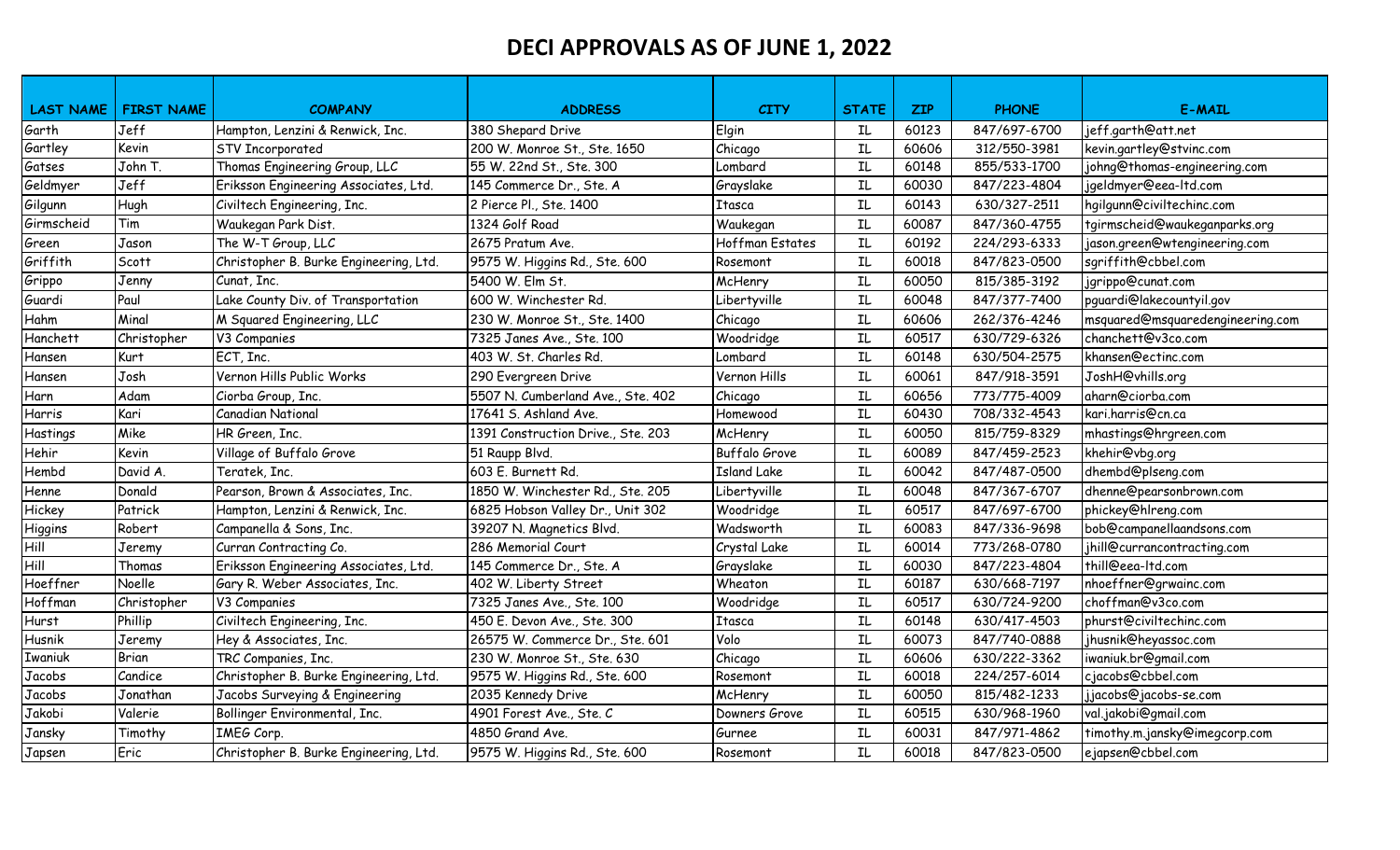| <b>LAST NAME</b> | <b>FIRST NAME</b> | <b>COMPANY</b>                         | <b>ADDRESS</b>                    | <b>CITY</b>     | <b>STATE</b>            | <b>ZIP</b> | <b>PHONE</b> | <b>E-MAIL</b>                   |
|------------------|-------------------|----------------------------------------|-----------------------------------|-----------------|-------------------------|------------|--------------|---------------------------------|
| Johannesen       | David             | James Anderson Company                 | 920 W. North Shore Dr.            | Lake Bluff      | IL                      | 60044      | 847/295-3322 | drjohannesen@jacoengineers.com  |
| Johnson          | Kyle              | Village of Buffalo Grove               | 51 Raupp Blvd.                    | Buffalo Grove   | IL.                     | 60089      | 847/777-6007 | KJohnson@vbg.org                |
| Joy              | Jonathan          | Lake County - FAS                      | 18 N. County St., 9th Floor       | Waukegan        | IL.                     | 60085      | 847/377-2457 | jjoy@lakecountyil.gov           |
| Kafka            | Joseph            | Gewalt Hamilton Associates, Inc.       | 625 Forest Edge Drive             | Vernon Hills    | $\overline{\mathbf{L}}$ | 60067      | 847/478-9700 | jkafka@gha-engineers.com        |
| Kalter           | Noah              | Manhard Consulting, Ltd.               | One Ovrlook Point, Ste. 290       | Lincolnshire    | IL.                     | 60123      | 847/634-5550 | nkalter@manhard.com             |
| Kasch-           |                   |                                        |                                   |                 |                         | 60152      |              |                                 |
| Schulstad        | Kate              | Hampton, Lenzini & Renwick, Inc.       | 380 Shepard Drive                 | Elgin           | IL                      |            | 815/404-0753 | kkasch@hlreng.com               |
| Kase             | Karen             | Hampton, Lenzini & Renwick, Inc.       | 380 Shepard Drive                 | Elgin           | IL                      | 60123      | 847/697-6700 | kkase@hlreng.com                |
| Kehoe            | Tom               | Christopher B. Burke Engineering, Ltd. | 9575 W. Higgins Rd., Ste. 600     | Rosemont        | IL.                     | 60018      | 847/823-0500 | tkehoe@cbbel.com                |
| Kerpec           | Bob               | Hey & Associates, Inc.                 | 26575 W. Commerce Dr., Ste. 601   | Volo            | IL.                     | 60073      | 847/740-0888 | bkerpec@heyassoc.com            |
| Klonowski        | Marek             | Groundwork, Ltd.                       | 351 W. Dundee Rd., Ste. A         | Buffalo Grove   | IL.                     | 60089      | 847/541-4151 | marek.klonowski.pe@gmail.com    |
| Klutcharch       | Brittany          | T. Y. Lin International                | 200 S. Wacker Dr., Ste. 1400      | Chicago         | IL.                     | 60606      | 312/777-2900 | brittany.klutcharch@tylin.com   |
| Knysz            | Peter             | Christopher B. Burke Engineering, Ltd. | 9575 W. Higgins Rd., Ste. 600     | Rosemont        | IL                      | 60018      | 847/823-0500 | pknysz@cbbel.com                |
| Koepke           | Jonathan          | EnCap, Inc.                            | 1709 Afton Road                   | Sycamore        | $\overline{\mathbf{L}}$ | 60178      | 815/899-1621 | jkoepke@Encapinc.net            |
| Koldoff          | David A.          | GSG Consultants, Inc.                  | 220 Wagner Court, Ste. 120        | Lisle           | IL                      | 60532      | 630/940-3402 | dkoldoff@gsg-consultants.com    |
| Kowalski         | Michael           | Ciorba Group, Inc.                     | 5507 N. Cumberland Ave., Ste. 402 | Chicago         | IL.                     | 60656      | 773/355-2954 | mkowalski@ciorba.com            |
| Kreassig         | Tanner            | <b>Rabine Paving</b>                   | 900 National Pkwy., Ste. 260      | Schaumburg      | IL.                     | 60173      | 815/245-8098 | tannerkreassig@rabinegroup.com  |
| Krill            | Daniel            | Lake County Planning, Building & Dev.  | 500 W. Winchester Rd., Ste. 101   | Libertyville    | IL                      | 60048      | 847/377-2080 | dkrill@lakecountyil.gov         |
| Krueger          | Mariah            | Baxter & Woodman Natural Resources     | 8678 Ridgefield Road              | Crystal Lake    | IL                      | 60012      | 815/459-1260 | mkrueger@baxterwoodman.com      |
| Kubillus         | Sandy             | <b>Integrated Lakes Management</b>     | 120 LeBaron Street                | Waukegan        | IL.                     | 60085      | 847/244-6662 | skubillus@lakesmanagement.com   |
| Kula             | Bob               | Avon Township Highway Dept.            | 389 W. Main Street                | Round Lake Park | IL.                     | 60073      | 847/546-7480 | bkula@avonil.us                 |
| Kupfer           | Paige             | Mackie Consultants, LLC                | 9575 N. Higgins Rd., Ste. 500     | Rosemont        | IL.                     | 60018      | 847/696-1400 | pkupfer@mackieconsult.com       |
| Kwon             | Steve             | Milhouse, Inc.                         | 555 E. Butterfield Rd., Ste. 300  | Lombard         | $\overline{\mathbf{L}}$ | 60148      | 630/519-3211 | skwon@milhouseinc.com           |
| Lafollette       | Jake              | Joel Kennedy Construction              | 40 Noll Street                    | Waukegan        | IL.                     | 60085      | 847/373-5741 | jake.lafollette@jkcchicago.com  |
| Laine            | Joshua S.         | John Keno & Company, Inc.              | 8623 W. Bryn Mawr Ave., Ste. 501  | Chicago         | TL                      | 60631      | 773/380-0700 | jlaine@johnkeno.com             |
| Lamb             | James             | Cherokee Tribal SWPPP                  | 7220 SW 18th Place                | Gainesville     | FL                      | 32607      | 239/777-7509 | cherokeeswppp@gmail.com         |
| Lapp             | Timothy           | Gewalt Hamilton Associates, Inc.       | 625 Forest Edge Drive             | Vernon Hills    | IL.                     | 60061      | 847/708-9420 | tlapp@gha-engineers.com         |
| Larson           | Joshua            | Haeger Engineering, LLC                | 100 E. State Pkwy.                | Schaumburg      | IL                      | 60173      | 847/394-6600 | josh-l@haegerEngineering.com    |
| Larson           | Andrea            | Village of Buffalo Grove               | 51 Raupp Blvd.                    | Buffalo Grove   | IL.                     | 60089      | 847/459-2545 | alarson@vbg.org                 |
| Lebbos           | Edmond            | Bollinger, Lach & Assoc., Inc.         | 333 Pierce Rd., Ste. 200          | <b>Itasca</b>   | IL                      | 60143      | 630/438-6400 | elebbos@bollingerlach.com       |
| Lim              | John Paul         | Alfred Benesch & Company               | 35 W. Wacker Drive, Ste. 3300     | Chicago         | IL.                     | 60601      | 312/565-0450 | jlim@benesch.com                |
| Lis              | Heather           | Village of Barrington                  | 200 S. Hough St.                  | Barrington      | IL.                     | 60010      | 847/304-3461 | hlis@barrington-il.gov          |
| Loewenstein      | Jenny             | Engineering Resource Associates, Inc.  | 35701 West Ave., Ste. 150         | Warrenville     | IL.                     | 60555      | 630/393-3060 | jloewenstein@eraconsultants.com |
| Lunt             | William           | Gewalt Hamilton Associates, Inc.       | 850 Forest Edge Drive             | Vernon Hills    | IL                      | 60061      | 847/478-9700 | wlunt@gha-engineers.com         |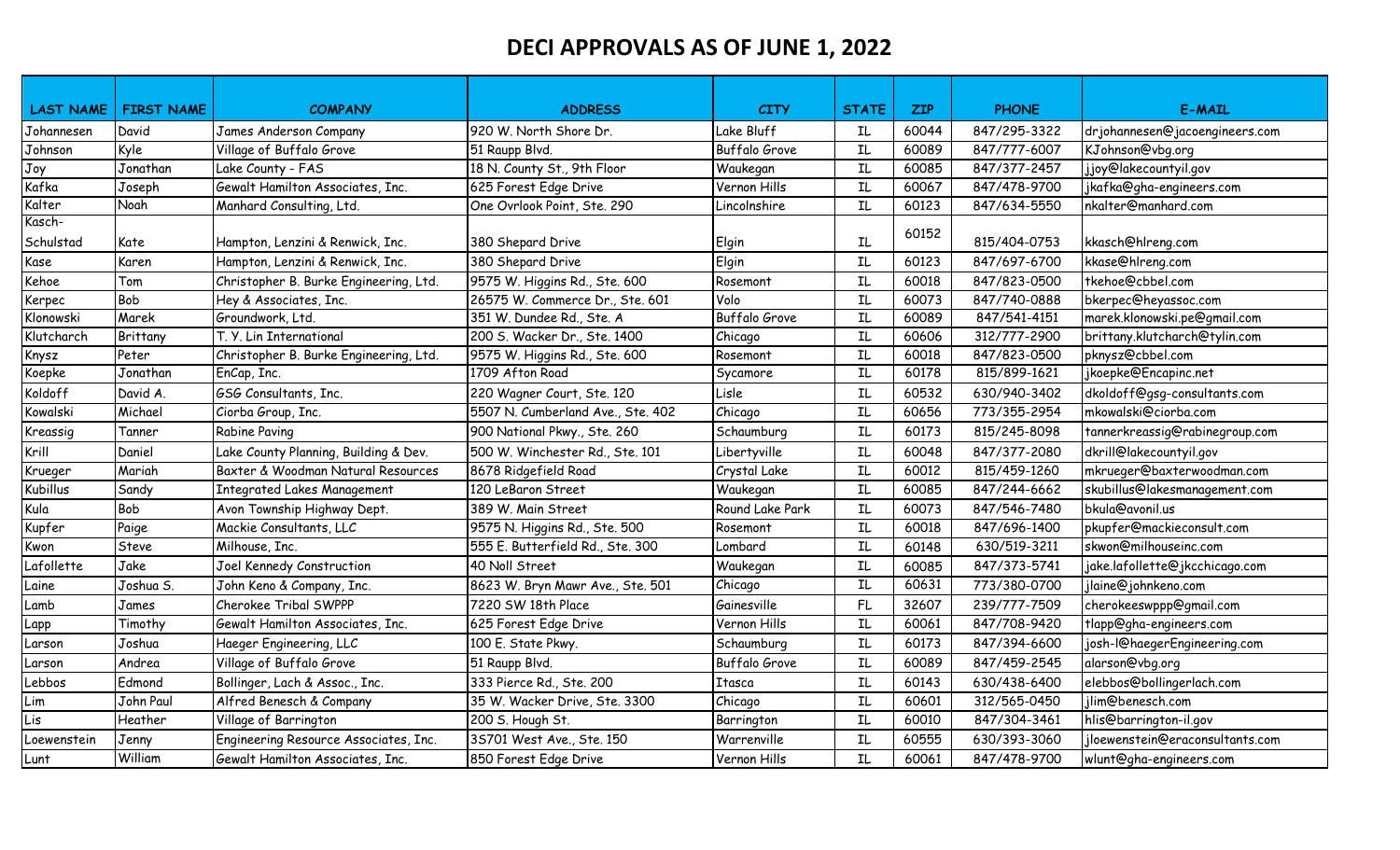| <b>LAST NAME</b> | <b>FIRST NAME</b> | <b>COMPANY</b>                         | <b>ADDRESS</b>                  | <b>CITY</b>   | <b>STATE</b> | <b>ZIP</b> | <b>PHONE</b>    | <b>E-MAIL</b>                  |
|------------------|-------------------|----------------------------------------|---------------------------------|---------------|--------------|------------|-----------------|--------------------------------|
| Lynn             | Leonard           | Schroeder Asphalt Services             | 813 Oak Manor Drive             | Marengo       | IL           | 60152      | 630/220-9839    | lelynn1325@gmail.com           |
| Maddox           | Patrick           | Bleck Engineering Co., Inc.            | 1375 N. Western Ave.            | Lake Forest   | IL.          | 60045      | 847/295-5200    | pmaddox@bleckeng.com           |
| Mahan            | Madeleine         | Deigan & Associates, LLC               | 28835 N. Herky Drive, Unit 120  | Lake Bluff    | IL           | 60044      | 847/578-5000    | mmahon@deiganassociates.com    |
| Malushi          | Genti             | Polena Engineering                     | 933 W. Liberty Drive            | Wheaton       | IL.          | 60187      | 630/653-6331    | gmalushi@It-pe.com             |
| Marin            | Antonio R.        | Crawford, Murphy & Tilly, Inc.         | 550 N. Commons Drive, Ste. 116  | Aurora        | IL.          | 60504      | 630/907-7041    | tmarin@cmtengr.com             |
| Marquardt        | K. Dave           | Gewalt Hamilton Associates, Inc.       | 625 Forest Edge Drive           | Vernon Hills  | IL           | 60061      | 847/478-9700    | dmarquardt@gha-engineers.com   |
| Martinez         | Daniel            | Lake County Div. of Transportation     | 600 W. Winchester Rd.           | Libertyville  | IL.          | 60048      | 847/377-7400    | DMartinez3@lakecountyil.gov    |
| Mase             | Corey             | Hey & Associates, Inc.                 | 26575 W. Commerce Dr., Ste. 601 | Volo          | IL           | 60073      | 847/740-0888    | cmase@heyassoc.com             |
| Maslov           | Steven            | Village of Vernon Hills                | 290 Evergreen Dr.               | Vernon Hills  | IL           | 60061      | 847/918-3590    | stevem@vhills.org              |
| May              | John              | Lenny Hoffman Excavating               | 3636 Lake Ave.                  | Wilmette      | IL.          | 60091      | 847/256-3800    | john@lhoffman.com              |
| McArdle          | Thomas            | Christopher B. Burke Engineering, Ltd. | 9575 W. Higgins Rd., Ste. 600   | Rosemont      | IL           | 60018      | 847/823-0500    | tmcardle@cbbel.com             |
| McChesney        | Steve             | Hey & Associates, Inc.                 | 26575 W. Commerce Dr., Ste. 601 | Volo          | IL.          | 60073      | 847/740-0888    | smcchesney@heyassoc.com        |
| McConnell        | Coilin            | Baxter & Woodman, Inc.                 | 8678 Ridgefield Rd.             | Crystal Lake  | IL.          | 60012      | 815/444-3205    | cmcconnell@baxterwoodman.com   |
| McGinnis         | Sarah             | Weaver Consultants Group               | 1316 Bond Street, Ste. 108      | Naperville    | IL           | 60563      | 630/717-4848    | smcginnis@weaverboos.com       |
| McKee            | Brian             | Cardno, Inc.                           | 6605 W. Steger Rd., Ste. A      | Monee         | IL.          | 60449      | 847/790-6076    | brian.mckee@cardno.com         |
| McKuzes          | Justin            | HR Green, Inc.                         | 8710 Earhard Lane SW            | Cedar Rapids  | IA           | 52404      |                 | jmckuzes@hrgreen.com           |
| McMahon          | Kathryn           | Encap, Inc.                            | 2585 Wagner Court               | <b>DeKalb</b> | TL           | 60115      | 815/748-4500    | kmcmahon@encapinc.net          |
| McNelly-Bell     | Kathryn           | Kapur & Associates, Inc.               | 1224 S. Pine Street             | Burlington    | WI           | 53105      | 414/751-7282    | kmcnelly@kapurinc.com          |
| Merino           | Chris             | Trotter & Associates, Inc.             | 700 Geneva Pkwy., Ste. B        | Lake Geneva   | WI           | 53147      | 414/526-1938    | c.merino@trotter-inc.com       |
| Meuer            | Paul              | <b>WSP USA</b>                         | 5957 McKee Road, Ste. 7         | Madison       | WI           | 53719      | 630/777-6311    | paul.meuer@wsp.com             |
| Meyers           | Kristen           | Eriksson Engineering Associates, Ltd.  | 145 Commerce Dr., Ste. A        | Grayslake     | IL.          | 60030      | 847/223-4804    | kmeyer@eea-Itd.com             |
| Meyers           | Matt              | Lake County Planning, Building & Dev.  | 500 W. Winchester Rd., Ste. 101 | Libertyville  | IL.          | 60048      | 847/377-2079    | mmeyers@lakecountyil.gov       |
| Milano           | Steven            | ENCAP, Inc.                            | 2585 Wagner Court               | <b>DeKalb</b> | IL.          | 60115      | 815/748-4500    | smilano@encapinc.net           |
| Miles            | Tom               | Lake County Public Works               | 650 W. Winchester Rd.           | Libertyville  | TL           | 60048      | 847/377-7510    | tmiles@lakecountyil.gov        |
| Milligan         | Douglas           | <b>Bownman Consulting</b>              | 1001 Warrenville Rd., Ste. 110  | Lisle         | IL           | 60532      | 773/418-5390    | dmilligan@bowmanconsulting.com |
| Mitchell         | <b>Matt</b>       | Lake County Div. of Transportation     | 600 W. Winchester Rd.           | Libertyville  | TL           | 60048      | 847/377-7400    | mmitchell2@lakecountyil.gov    |
| Mollahan         | Eric              | Integrated Lakes Management, Inc.      | 110 LeBaron Street              | Waukegan      | IL.          | 60085      | 847/244-6662    | emollahan@ilmenvironments.com  |
| Molnar           | Mark              | Alfred Benesch & Company               | 35 W. Wacker Drive, Ste. 3300   | Chicago       | IL.          | 60601      | 312/565-0450    | mmolnar@benesch.com            |
| Morales          | Michael           | Mackie Consultants, LLC                | 9575 W. Higgins Rd., Ste. 500   | Rosemont      | IL           | 60018      | 847/696-1400    | Immorales@mackieconsult.com    |
| Morris           | Тy                | Pulte Group                            | 1900 E. Golf Rd., Ste. 300      | Schaumburg    | IL.          | 60173      | 847/230-5400    | ty.morris@pultegroup.com       |
| Munno            | Joseph            | Lake County Div. of Transportation     | 600 W. Winchester Rd.           | Libertyville  | TL           | 60048      | 847/377-7505    | jmunno@lakecountyil.gov        |
| Myles            | Kirsten           | Deigan & Associates, LLC               | 28835 N. Herky Drive, Unit 120  | Lake Bluff    | IL.          | 60044      | 847/578-5000    | kmyles@deiganassociates.com    |
| O'Connell        | Ryan              | Pulte Group                            | 1901 E. Golf Rd., Ste. 300      | Schaumburg    | IL.          | 60173      | 773/573-9387    | ryan.o'connell@pultegroup.com  |
| $Oj\alpha$       | Robert            | McHenry Co. Soil & Water Cons. Dist.   | 1648 S. Eastwood Dr.            | Woodstock     | IL.          | 60098      | 815/338-0099 x3 | bob.oja@mchenryswcd.org        |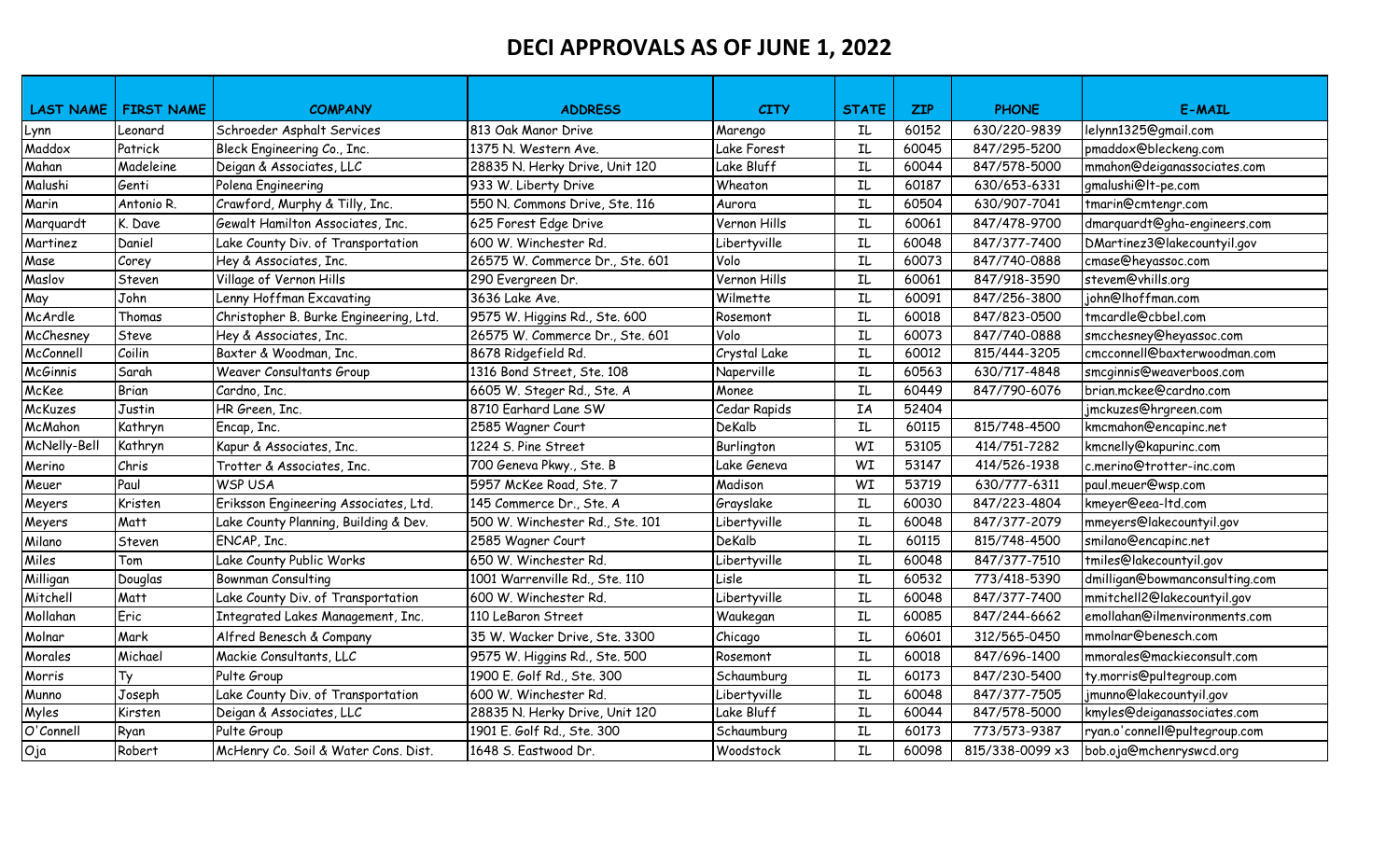| <b>LAST NAME</b> | <b>FIRST NAME</b> | <b>COMPANY</b>                         | <b>ADDRESS</b>                     | <b>CITY</b>       | <b>STATE</b>            | <b>ZIP</b> | <b>PHONE</b> | <b>E-MAIL</b>                    |
|------------------|-------------------|----------------------------------------|------------------------------------|-------------------|-------------------------|------------|--------------|----------------------------------|
| <b>Olcott</b>    | Christopher       | Hampton, Lenzini & Renwick, Inc.       | 380 Shepard Drive                  | Elgin             | IL                      | 60123      | 847/697-6700 | colcott@hlreng.com               |
| O'Loughlin       | Megan             | <b>SWCA Environmental Consultants</b>  | 200 W. 22nd Street, Ste. 220       | Lombard           | IL.                     | 60148      | 630/453-2109 | megan.o.loughlin@swca.com        |
| Olson            | Erik              | Bollinger, Lach & Assoc., Inc.         | 333 Pierce Rd., Ste. 200           | Itasca            | IL                      | 60143      | 630/438-6400 | eolson@bollingerlach.com         |
| Olson            | Darren            | Christopher B. Burke Engineering, Ltd. | 9575 W. Higgins Rd., Ste. 600      | Rosemont          | IL.                     | 60018      | 847/823-0500 | dolson@cbbel.com                 |
| Olson            | Brian             | <b>EXP</b>                             | 205 N. Michigan Ave., Ste. 3600    | Chicago           | IL.                     | 60601      | 312/616-7439 | bolson@greeley-hansen.com        |
| Olson            | Dan               | Watermark Engineering Res., Ltd.       | 2631 Ginger Woods Pkwy., Ste. 100  | Aurora            | IL                      | 60502      | 630/375-1800 | dolson@watermark-engineering.com |
| Ottersen         | <b>Mark</b>       | Lake County Public Works               | 650 W. Winchester Rd.              | Libertyville      | IL.                     | 60048      | 847/309-5498 | mottersen@lakecountyil.gov       |
| Paradoski        | Gary              | Agua-Vitae Engineering, PLLC           | 125 S. Burton Place                | Arlington Heights | IL                      | 60005      | 847/239-4512 | gparadoski@aqua-vitaegroup.com   |
| Patterson        | Jamie             | <b>EZA Engineering PLLC</b>            | 318 W. Half Day Road, #253         | Buffalo Grove     | IL.                     | 60089      | 847/257-5414 | jamie@ezaeng.com                 |
| Pelli            | Kevin             | IMEG Corp.                             | 2728 Grand Ave.                    | Waukegan          | IL.                     | 60085      | 847/336-7100 | kevin.k.pelli@imegcorp.com       |
| Perry            | William           | Weaver Consultants Group               | 1316 Bond Street, Ste. 108         | Naperville        | IL                      | 60563      | 630/717-4848 | bperry@wcgrp.com                 |
| Peter            | Bryan             | Deigan & Associates, LLC               | 28835 N. Herky Drive, Unit 120     | Lake Bluff        | IL                      | 60044      | 847/578-5000 | bpeter@deiganassociates.com      |
| Petko            | Glenn             | Lake County Div. of Transportation     | 600 W. Winchester Rd.              | ibertyville       | IL                      | 60048      | 847/377-7400 | gpetko@lakecountyil.gov          |
| Phelan           | Tim               | Lake County Planning, Building & Dev.  | 500 W. Winchester Rd., Ste. 101    | Libertyville      | IL                      | 60048      | 847/377-2084 | TPhelan@lakecountyil.gov         |
| <b>Phillips</b>  | Stephan           | Lake County Grading Company, LLC       | 32901 N. Milwaukee Ave.            | Libertyville      | IL.                     | 60048      | 847/774-8619 | s_phillips@lcgc.com              |
| Piekareski       | Nick              | Hampton, Lenzini & Renwick, Inc.       | 380 Shepard Drive                  | Elgin             | IL.                     | 60172      | 847/697-6700 | npiekarski@hlreng.com            |
| Pohlman          | Jeremy            | IMEG Corp.                             | 4850 Grand Ave.                    | Gurnee            | IL.                     | 60031      | 847/380-3241 | jeremy.c.pohlman@imegcorp.com    |
| Poli             | Peter             | Lake County Public Works               | 650 W. Winchester Rd.              | Libertyville      | IL.                     | 60048      | 847/309-5491 | ppoli@lakecountyil.gov           |
| Pondexter        | Bernard           | City of Lake Forest                    | 800 N. Field Drive                 | Lake Forest       | IL.                     | 60045      | 847/810-3556 | pondextb@cityoflakeforest.com    |
| Poulter          | <b>Matt</b>       | V3 Companies, Ltd.                     | 7325 Janes Ave., Ste. 100          | Woodridge         | IL                      | 60517      | 630/303-0377 | mpoulter@v3co.com                |
| Prince           | Phillip           | T. Y. Lin International                | 200 S. Wacker Dr., Ste. 1400       | Chicago           | IL.                     | 60606      | 312/777-2900 | phillip.prince@tylin.com         |
| Przybsz          | Ashley            | Millhouse Engineering & Construction   | 555 E. Butterfield Rd., Ste. 110   | Lombard           | IL                      | 60148      | 708/738-1930 | aprzybysz@millhouseinc.com       |
| Pugh             | Eric S.           | Baxter & Woodman, Inc.                 | 8678 Ridgefield Rd.                | Crystal Lake      | IL.                     | 60012      | 815/459-1260 | epugh@baxterwoodman.com          |
| Reich            | Lailah            | Huff & Huff, Inc.                      | 915 Harger Road, Ste. 330          | Oak Brook         | $\overline{\mathbb{L}}$ | 60523      | 630/684-9100 | Ireich@huffnhuff.com             |
| Reisinger        | Scott             | RHMG Engineering, Inc.                 | 975 Campus Drive                   | Mundelein         | $\overline{\mathbb{L}}$ | 60060      | 847/362-5959 | sreisinger@rhmg.com              |
| Rexford          | Wade              | Cunat, Inc.                            | 5400 W. Elm St.                    | McHenry           | TL                      | 60050      | 815/793-9315 | wrexford911@gmail.com            |
| Rhodes           | Cody              | Cunat, Inc.                            | 5400 W. Elm St.                    | McHenry           | IL.                     | 60050      | 815/236-9258 | acrneon05@gmail.com              |
| Rinaldi          | Michael           | TECMA Associates, Inc.                 | 5519 N. Cumberland Ave., Ste. 1010 | Chicago           | IL.                     | 60656      | 224/358-8911 | mrinaldi@tecmaengineering.com    |
| Ronan            | Sarah             | Gewalt Hamilton Associates, Inc.       | 625 Forest Edge Drive              | Vernon Hills      | IL.                     | 60061      | 847/821-6279 | sronan519@gmail.com              |
| Ruddy            | Brian             | 2iM Group, LLC                         | 118 N. Clinton, Ste. 350           | Chicago           | IL.                     | 60661      | 312/441-9554 | brian.R@2imgroup.com             |
| Ruiz             | Philip            | Lake County SMC                        | 500 W. Winchester Road., Ste. 201  | Libertyville      | IL.                     | 60048      | 847/377-7716 | pruiz@lakecountyil.gov           |
| Sack             | Kenneth           | Watermark Engineering Res., Ltd.       | 2631 Ginger Woods Pkwy., Ste. 100  | Aurora            | IL.                     | 60502      | 630/375-1800 | kbsack@yahoo.com                 |
| Sahs             | Allison           | Cardno, Inc.                           | 923 Warner Ave.                    | Lemont            | IL.                     | 60439      | 630/487-6987 | allison.sahs@cardno.com          |
| Sanchez          | Enrique           | Gewalt Hamilton Associates, Inc.       | 625 Forest Edge Dr.                | Vernon Hills      | IL                      | 60061      | 847/478-9700 | esanchez@gha-engineers.com       |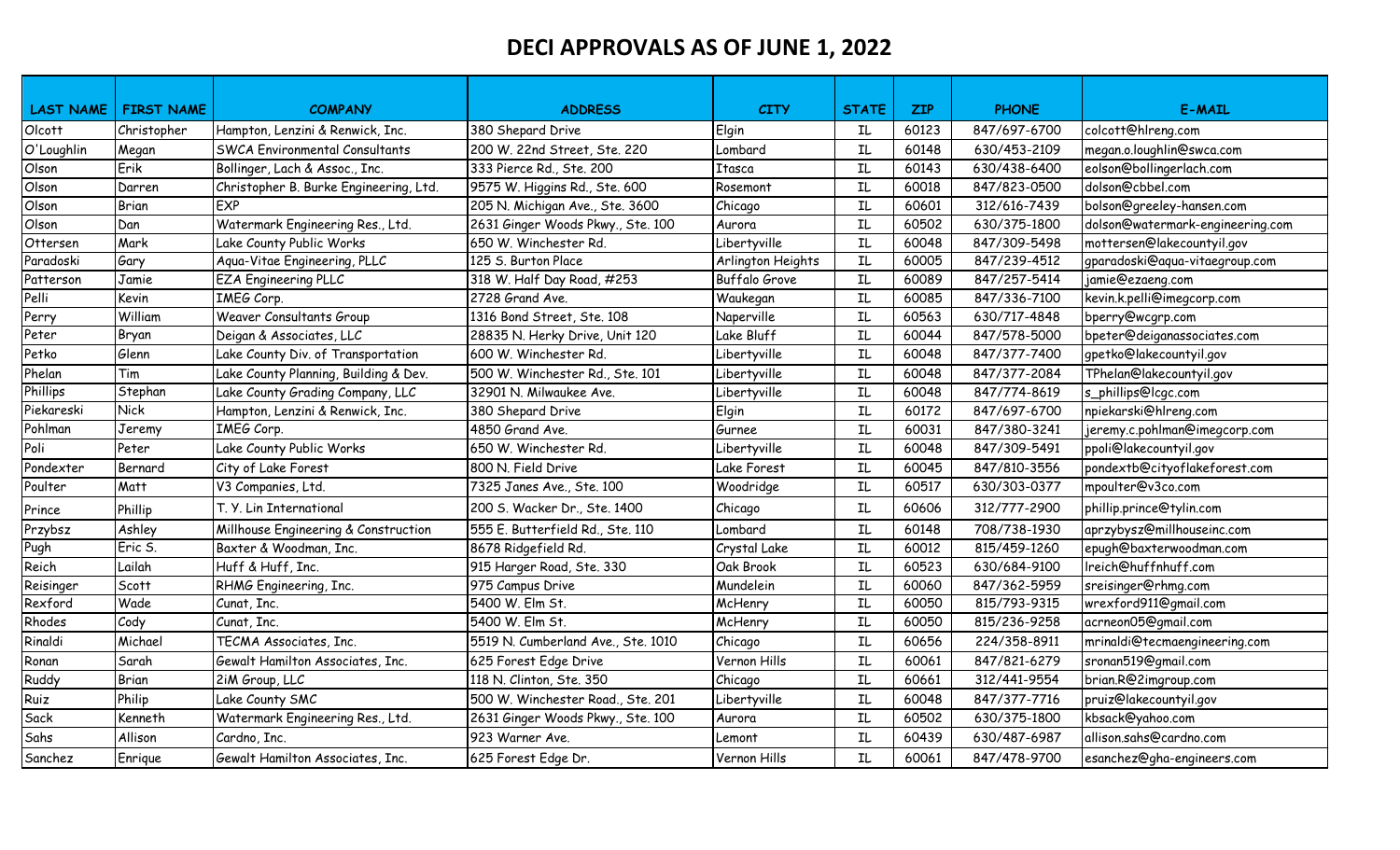| <b>LAST NAME</b> | <b>FIRST NAME</b> | <b>COMPANY</b>                        | <b>ADDRESS</b>                    | <b>CITY</b>  | <b>STATE</b>            | <b>ZIP</b> | <b>PHONE</b> | <b>E-MAIL</b>                   |
|------------------|-------------------|---------------------------------------|-----------------------------------|--------------|-------------------------|------------|--------------|---------------------------------|
| Schiffer         | Alex              | Lake County Planning, Building & Dev. | 500 W. Winchester Rd., Ste. 101   | Libertyville | IL                      | 60048      | 847/377-2086 | aschiffer@lakecountyil.gov      |
| Schilling        | Steven            | Deigan & Associates, LLC              | 28835 N. Herky Drive, Unit 120    | Lake Bluff   | IL.                     | 60044      | 847/578-5000 | sschilling@deiganassociates.com |
| Schorr           | Mary              | RAM Development Services, Inc.        | 26146 N. Hill Ave.                | Wauconda     | IL                      | 60084      | 847/975-1514 | tdeangreen@sbcglobal.net        |
| Schwanebeck      | Derek             | John Keno & Company, Inc.             | 8623 W. Bryn Mawr Ave., Ste. 501  | Chicago      | IL.                     | 60631      | 312/646-3872 | dschwanebeck@johnkeno.com       |
| Scribner         | Jim               | Baxter & Woodman, Inc.                | 8678 Ridgefield Rd.               | Crystal Lake | IL                      | 60015      | 815/459-1260 | jscribner@baxterwoodman.com     |
| Shaffer          | Kevin             | Haeger Engineering, LLC               | 100 E. State Parkway              | Schaumburg   | IL                      | 60173      | 847/394-6600 | kevin-s@haegerengineering.com   |
| Sherwood         | Robert            | Lake County Planning, Building & Dev. | 500 W. Winchester Rd., Ste. 101   | Libertyville | IL.                     | 60048      | 847/377-2110 | rsherwood2@lakecountyil.gov     |
| Singer           | Jesse             | Ciorba Group, Inc.                    | 5507 N. Cumberland Ave., Ste. 402 | Chicago      | IL.                     | 60656      | 847/775-4009 | jsinger@ciorba.com              |
| Solinsky         | Brent             | <b>GAI Consultants</b>                | 2300 Cabot Drive, Ste. 395        | Lisle        | $\overline{\mathbb{L}}$ | 60532      | 331/301-2006 | b.solinsky@gaiconsultants.com   |
| Solmo            | Peter             | Manhard Consulting, Ltd.              | 900 Woodlands Parkway             | Vernon Hills | IL.                     | 60061      | 847/634-5550 | psolmo@manhard.com              |
| Somodji          | Tom               | Lake County Div. of Transportation    | 600 W. Winchester Rd.             | Libertyville | IL.                     | 60048      | 847/362-3950 | tsomodji@lakecountyil.gov       |
| Soto             | Sergio            | Village of Vernon Hills               | 290 Evergreen Drive               | Vernon Hills | IL.                     | 60061      | 847/772-7740 | sergios@vhills.org              |
| Soyka            | Frank             | Scheduled Construction Corp.          | 1099 N. Corporate Circle          | Grayslake    | IL.                     | 60030      | 847/514-7881 | frank.soyka9@gmail.com          |
| Spolar           | Erica             | Hampton, Lenzini & Renwick, Inc.      | 1335 Lakeside Drive, Unit 4       | Romeoville   | IL                      | 60446      | 847/997-1211 | espolar@hlreng.com              |
| Steffen          | Eric              | Lake County Planning, Building & Dev. | 500 W. Winchester Rd., Ste. 101   | Libertyville | IL                      | 60048      | 847/3772109  | esteffen@lakecountyil.gov       |
| Strelcheck       | Ashley            | Lake County SMC                       | 500 W. Winchester Rd., Ste. 201   | Libertyville | IL                      | 60048      | 847/377-7710 | astrelcheck@lakecountyil.gov    |
| Stuedemann       | Barry             | Huff & Huff, Inc. a Subsidiary of GZA | 915 Harger Rd., Ste. 330          | Oak Brook    | IL                      | 60523      | 630/684-4404 | Baron.Stuedemann@gza.com        |
| Subrin           | Dylan             | Turner Construction                   | 55 E. Monroe Street, Ste. 1430    | Chicago      | IL.                     | 60603      | 708/553-5933 | dsubrin@tcco.com                |
| Suda             | Robert            | <b>GSG Consultants, Inc.</b>          | 623 Cooper Court                  | Schaumburg   | IL.                     | 60173      | 312/890-3428 | rsuda@gsg-consultants.com       |
| Sundstedt        | Cade              | Pulte Homes                           | 1901 E. Golf Rd., Ste. 300        | Schaumburg   | IL                      | 60173      | 312/505-5534 | Cade.Sundstedt@PulteGroup.com   |
| Tackes           | Michael           | Path Light Pro                        | 645 Spring Road                   | Elmhurst     | IL.                     | 60126      | 224/407-1829 | mtackes@Pathlightpro.com        |
| Thompson         | Matt              | Team Reil, Inc.                       | 17421 Marego Rd.                  | Union        | IL.                     | 60180      | 815/923-4321 | matt@getreil.com                |
| Traynoff         | Kelcey            | Lake County SMC                       | 500 W. Winchester Rd., Ste. 201   | Libertyville | IL.                     | 60048      | 847/377-7711 | ktraynoff@lakecountyil.gov      |
| Treadway         | Camden            | Mackie Consultants, LLC               | 9575 W. Higgins Rd., Ste. 500     | Rosemont     | IL                      | 60018      | 847/696-1400 | ctreadway@mackieconsult.com     |
| Trebicka         | Egi               | Polena Engineering                    | 933 W. Liberty Drive              | Wheaton      | IL.                     | 60187      | 779/244-9568 | etrebicka@lambertsurvey.com     |
| Trygg            | Matthew           | Earthworks Environmental, LLC         | 10 N. York Street                 | Fox Lake     | IL                      | 60020      | 331/237-8953 | matthew.trygg@earthworksenv.com |
| Tuladhar         | Sushil            | Weaver Consultants Group              | 1316 Bond Street, Ste. 108        | Naperville   | IL.                     | 60563      | 630/717-4848 | stuladhar@wcgrp.com             |
| <b>Ueltzen</b>   | Matt              | Lake County Forest Preserve Dist.     | 1899 W. Winchester Rd.            | Libertyville | IL.                     | 60048      | 847/367-6640 | mueltzen@lcfpd.org              |
| Vedder           | Tim               | Thomas Engineering Group, LLC         | 55 W. 22nd St., Ste. 300          | Lombard      | IL.                     | 60148      | 847/533-4892 | tjvedder1@gmail.com             |
| VerHalen         | Patrick           | Crawford, Murphy & Tilly, Inc.        | 550 N. Commons Drive              | Aurora       | IL.                     | 60504      | 630/907-7043 | pverhalen@cmtengr.com           |
| Vignocchi        | William D.        | John Keno & Company, Inc.             | 8623 W. Bryn Mawr Ave., Ste. 501  | Chicago      | IL.                     | 60631      | 773/380-0700 | billv@johnkeno.com              |
| Voss             | Luke              | E80 Plus Constructors                 | 7120 Patton Road                  | DeForest     | WI                      | 53532      | 608/575-1515 | lvoss@e80plus.com               |